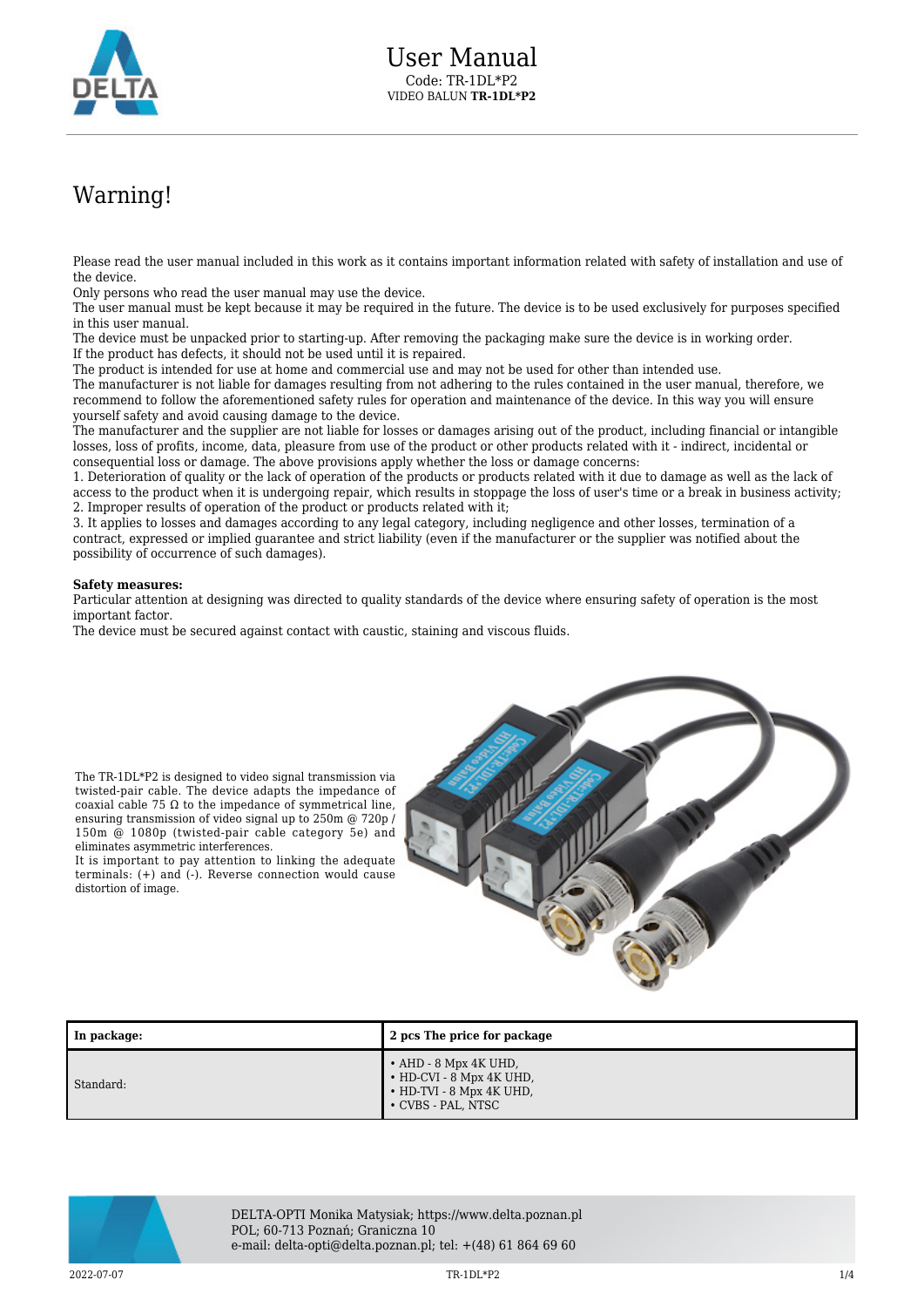

| Device type:                                    | Passive                                                                                                                                                                                                            |
|-------------------------------------------------|--------------------------------------------------------------------------------------------------------------------------------------------------------------------------------------------------------------------|
| Number of channels:                             | $\mathbf{1}$                                                                                                                                                                                                       |
| Video transmission range:                       | • 250 m @ 720p - UTP cat. 5e<br>• 150 m @ 1080p - UTP cat. 5e<br>• 400 m @ CVBS - PAL, NTSC - UTP cat. 5e                                                                                                          |
| Coaxial socket voltage range $75\Omega$ (CVBS): | 1 Vpp                                                                                                                                                                                                              |
| Attenuation:                                    | • 4.43 MHz @ 0.31 dB<br>• 11 MHz @ 0.49 dB<br>• 21 MHz @ 0.75 dB<br>• 38 MHz @ 1.07 dB<br>$\cdot$ 42 MHz @ 1.08 dB<br>$\cdot$ 67.5 MHz @ 1.41 dB<br>The attenuation applies to two devices connected to each other |
| CMRR (dB @ 5MHz):                               | 50 dB                                                                                                                                                                                                              |
| Coaxial socket impedance:                       | $75\Omega$                                                                                                                                                                                                         |
| Symmetrical socket impedance:                   | $100 \Omega$                                                                                                                                                                                                       |
| Coaxial socket type:                            | BNC Plug with cable                                                                                                                                                                                                |
| Symmetrical socket type:                        | Spring terminals                                                                                                                                                                                                   |
| Operation temp:                                 | $-10 °C  55 °C$                                                                                                                                                                                                    |
| Permissible relative humidity:                  | < 95 %                                                                                                                                                                                                             |
| Weight:                                         | $0.024$ kg                                                                                                                                                                                                         |
| Dimensions:                                     | 44 x 17 x 19 mm                                                                                                                                                                                                    |
| Guarantee:                                      | <b>Lifetime warranty</b>                                                                                                                                                                                           |

Connecting the twisted-pair cable to the transformer:





DELTA-OPTI Monika Matysiak; https://www.delta.poznan.pl POL; 60-713 Poznań; Graniczna 10 e-mail: delta-opti@delta.poznan.pl; tel: +(48) 61 864 69 60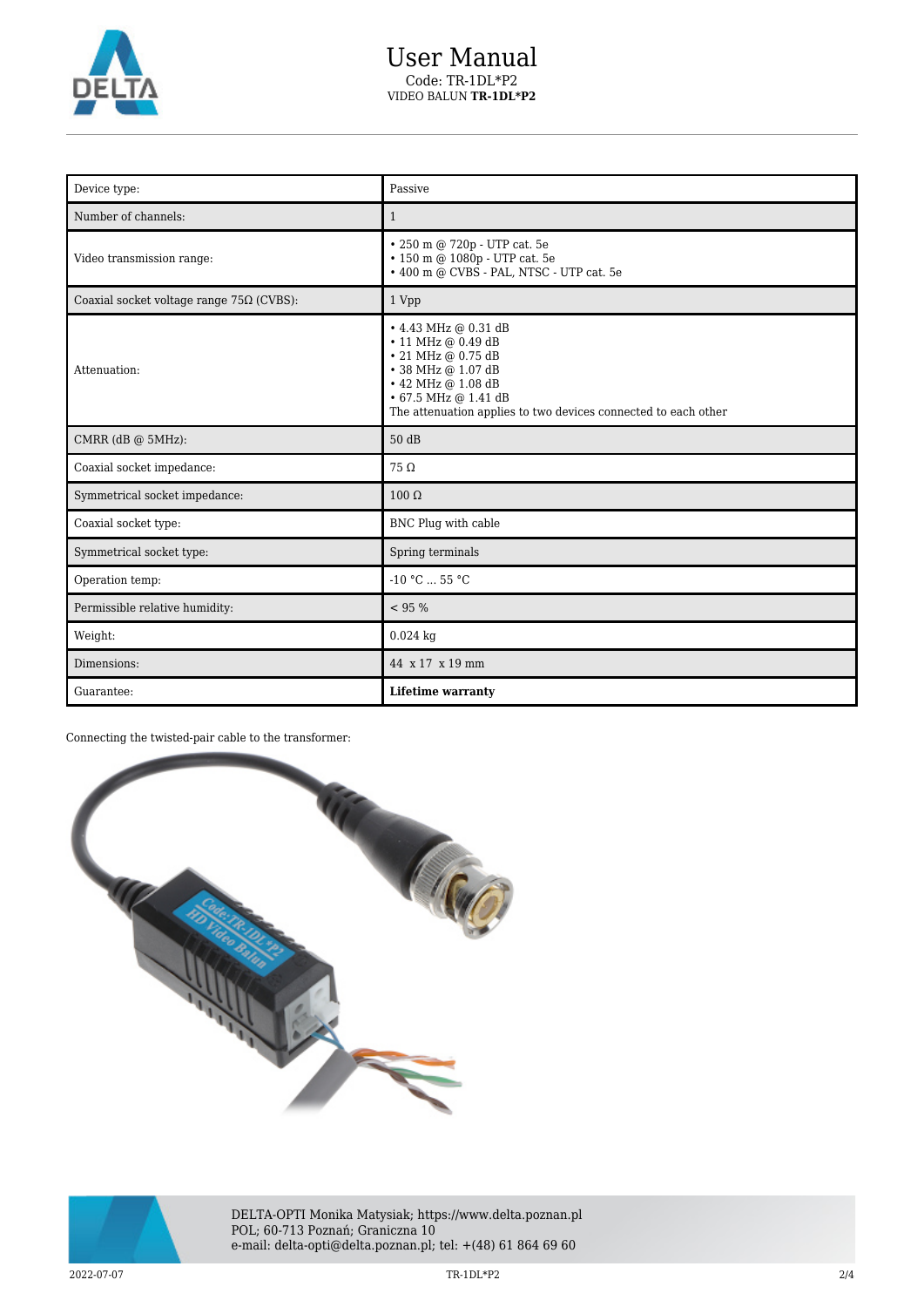

Connectors:



1) Camera

2) Monitor 3) Twisted-pair cable (1 pair)

Package: